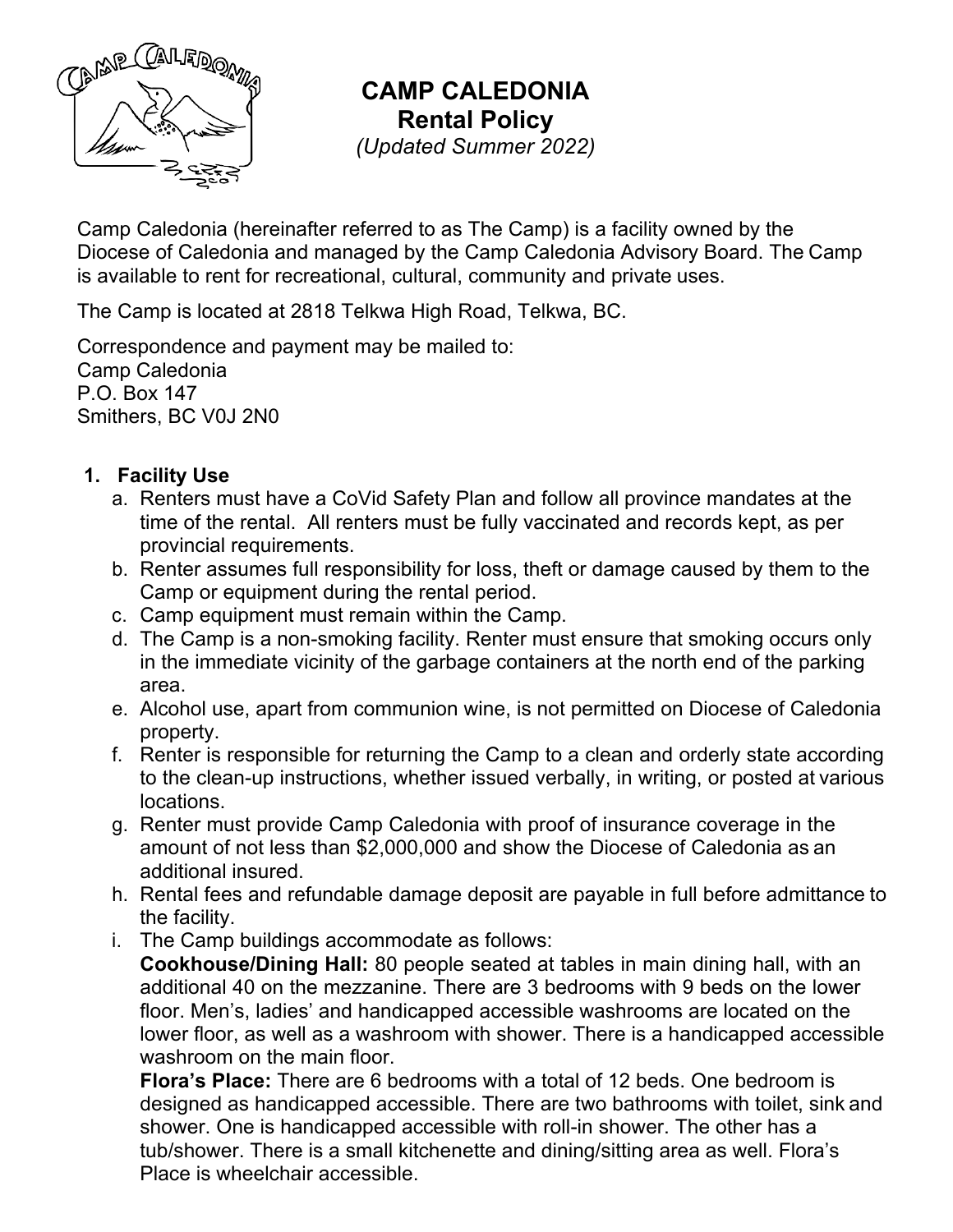**Enid's Place:** There are 2 bedrooms, one with a double bed, the other with 3 single beds. There is a 3-piece bathroom, a kitchenette and small dining/sitting area. (Available June-October).

**4 Campers' Cabins:** Each cabin has 6 bunk beds, for a sleeping accommodation of 12 per cabin.

Campers and motorhomes: May be parked on the grounds in areas designated by the camp caretakers. There are no hook-ups.

j. Grounds/campfires:

Fires are permitted only at the campfire site and only when an adult is present. No matches, candles, lanterns, or mosquito coils are permitted in the cabins. Fires must not be left unattended.

Last adult to leave fire pit area must ensure fire is extinguished. Fireworks are not permitted at any time.

k. Waterfront: There is waterfront access which Renters use at their own risk. Camp Caledonia does not provide a lifeguard. The swimming dock is not to be moved from its present location.

There is no boat launch at Camp Caledonia. Boats may be launched at Tyhee Lake Provincial Campground.

l. **CoVid-19 protocols** include retaining a contact list of all participants for 30 days after the rental, maintaining physical distancing of 2 meters, no buffet meals, limit of 20 people in the dining hall, cleaning of bathrooms twice a day, common surfaces to be disinfected regularly, and the use of hand sanitizers when entering and exiting buildings. The wearing of masks is encouraged.

# **2. Bookings**

- a. Bookings are accepted up to one (1) year in advance.
- b. Bookings will be accepted on a first-come, first-served basis.
- c. Once bookings have been accepted, no bumping will take place except in extraordinary circumstances and after consultation with groups involved.
- d. Bookings will be made through the Camp caretakers in accordance with policy.
- e. A booking is confirmed upon completion of the Rental Agreement and payment of a non-refundable Booking Deposit of \$250 or 50% of the total rental fee, whichever is greater.
- f. Payment is made to Camp Caledonia and sent to: Camp Caledonia camp.caledonia@gmail.com Box 147 Smithers, BC V0J 2N0

# **3. Cancellations**

- a. Cancellation following confirmation of a booking will result in forfeiture of the Booking Deposit.
- b. At the discretion of the Camp Advisory Board, exceptions to the above may be considered and may include cancellations predicated by weather affecting travel, unforeseen and uncontrollable circumstances affecting the event organizers or principles associated therewith.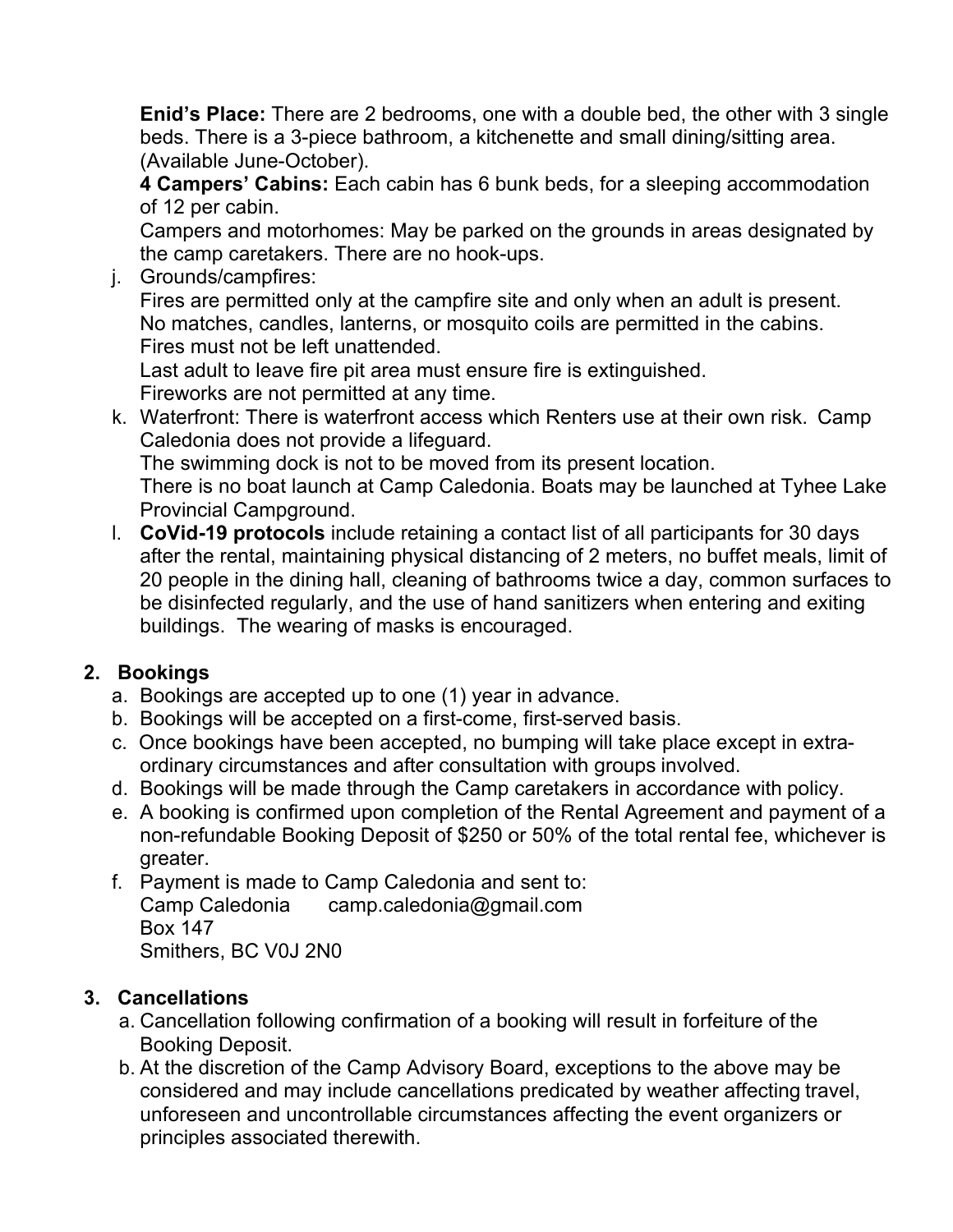### **4. Schedule of User Fees**

Standard Rates: *(Overnight renters provide their own bedding and towels.)*

|                                                                                      | <b>September to June</b> | <b>July to August</b>                |
|--------------------------------------------------------------------------------------|--------------------------|--------------------------------------|
| Entire Grounds, all buildings, bathrooms<br>(including Enid's Place, when available) | \$575 per day            | \$690 per day or<br>\$4,590 per week |
| Canoes                                                                               | \$15 per day             | \$15 per day                         |
| Youth – Christian groups / Scouts / Guides /<br><b>School Groups</b>                 | \$450 per day            | \$450 per day                        |
| <b>RV</b> site use                                                                   | \$15 per day             | \$15 per day                         |

Rentals of 10 days or longer may be possible from time to time. Requests should be made to the Camp Caretaker. The rates and conditions will be negotiated by the Treasurer and approved by the Camp Caledonia Advisory Board.

#### **5. Damage Deposit**

A refundable damage deposit of \$500.00 for Kitchen/Dining Hall; \$50 for Grounds and Bathrooms only; \$200 for all other venues in addition to the rental fee is due at check-in for each event at Camp Caledonia. Refund will be paid within 10 days if Camp Caretaker determines the camp has been left damagefree and appropriately clean. The cost of any unreasonable repairs or cleaning will be deducted from the damage deposit and in the event such expenses exceed the deposit, the Renter will be charged for the difference.

#### **6. Rental Process**

- a. Check-in time is noon on the day of arrival; check-out is noon of the final day. The Camp must be clean and ready for inspection by check-out time.
- b. Check in with the designated Camp Caretaker, who will ensure rental is paid in full, refundable damage deposit is paid, equipment usage instructions are given, and up to three (3) keys issued.
- c. Return keys and check out with Camp Caretaker, who will conduct an inspection after checkout. If there is no damage and if premises have been left suitably clean, the damage deposit will be refunded within 10 days.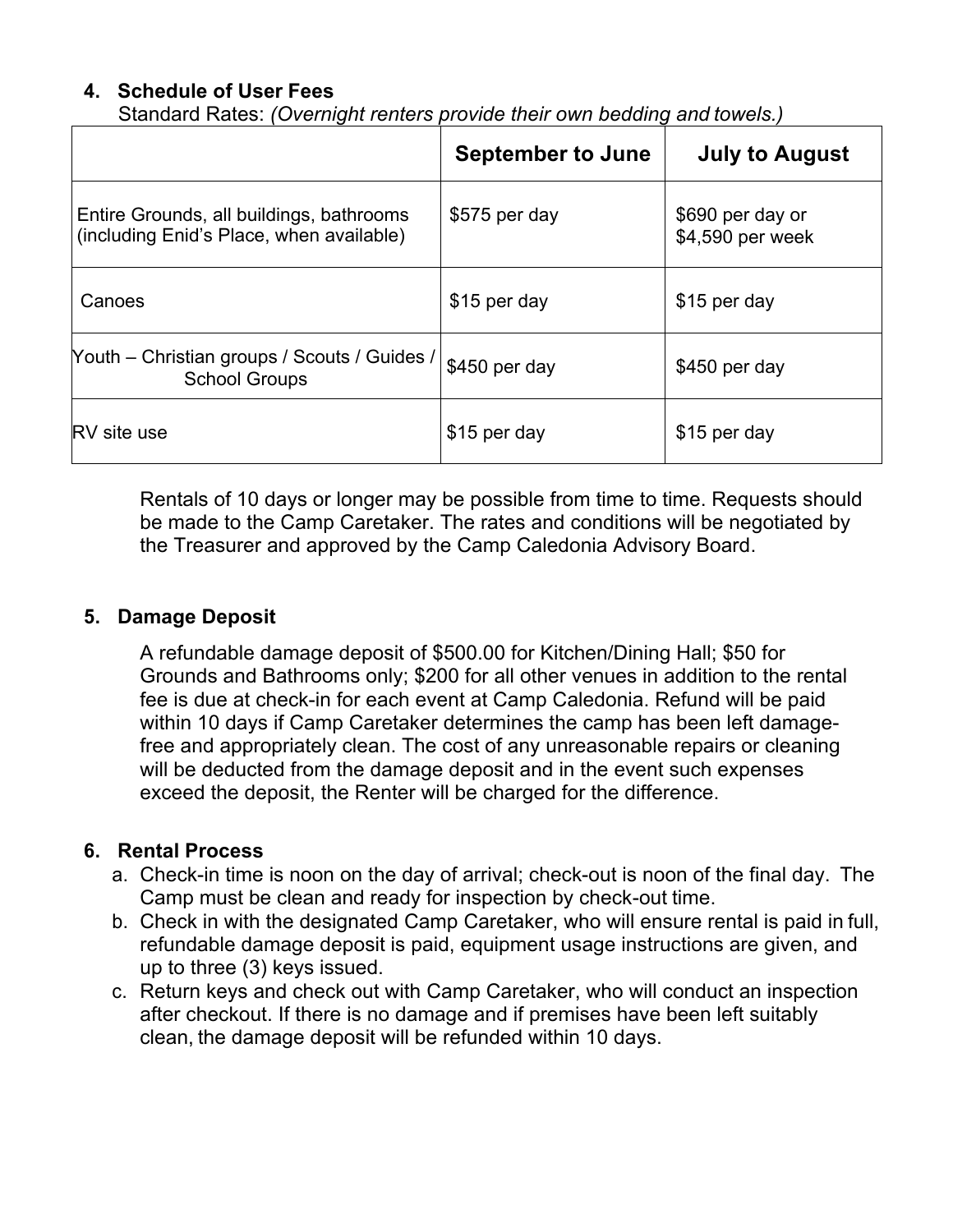#### **Camp Caledonia – General Clean-up Instructions**

We trust that your event will be a complete success and that your damage deposit can be returned in full. Camp Caledonia must be cleaned and left in an orderly state according to the following conditions:

**Chairs** must be stored in the designated storage area.

**Tables and benches** must be neatly arranged as found or stacked by the wall as directed. Any paper tablecloths (and tape or staples used to affix them) must be removed. PLEASE BE AWARE THAT CERTAIN KINDS OF TAPE WILL REMOVE PAINT. DO NOT USE THESE KINDS OF TAPE.

**Kitchen** must be left clean, in the state in which it was rented. Dishes must be washed and dried according to posted instructions and stored in their designated cupboards; counters must be washed. Soiled linen should be washed and dried. The washer/dryer take 2 loonies per load. Please wash dish towels and cloths separate from rags used for cleanup. All appliances must be cleaned inside and out.

**Wall/Ceilings:** Any decorations attached to any part of the interior or exterior must be completely removed without damage to walls, ceilings or other finishes. Please take this into account when decorating for your function.

**Floors**: DINING HALL; All floors must be swept and washed. Instructions will be given at check-in.

ALL OTHER BUILDINGS; All floors must be thoroughly swept but not washed.

**Garbage** must be bagged and placed in outside bins, then taken away by the renters. Please do not overfill bags and do not put un-bagged garbage in the bins. Personal property must be taken out of the Camp at the end of your rental period.

**Doors and Keys:** It is the full responsibility of the Renter to ensure that all doors and windows are locked at the end of the event, and when no one is present. Keys must be returned to the Camp caretaker.

**Exterior/Grounds** must be returned to their pre-rental condition.

**Damage:** Any damage to the Camp or grounds during the rental period must be reported. Please also report any non-functioning equipment immediately to the caretaker.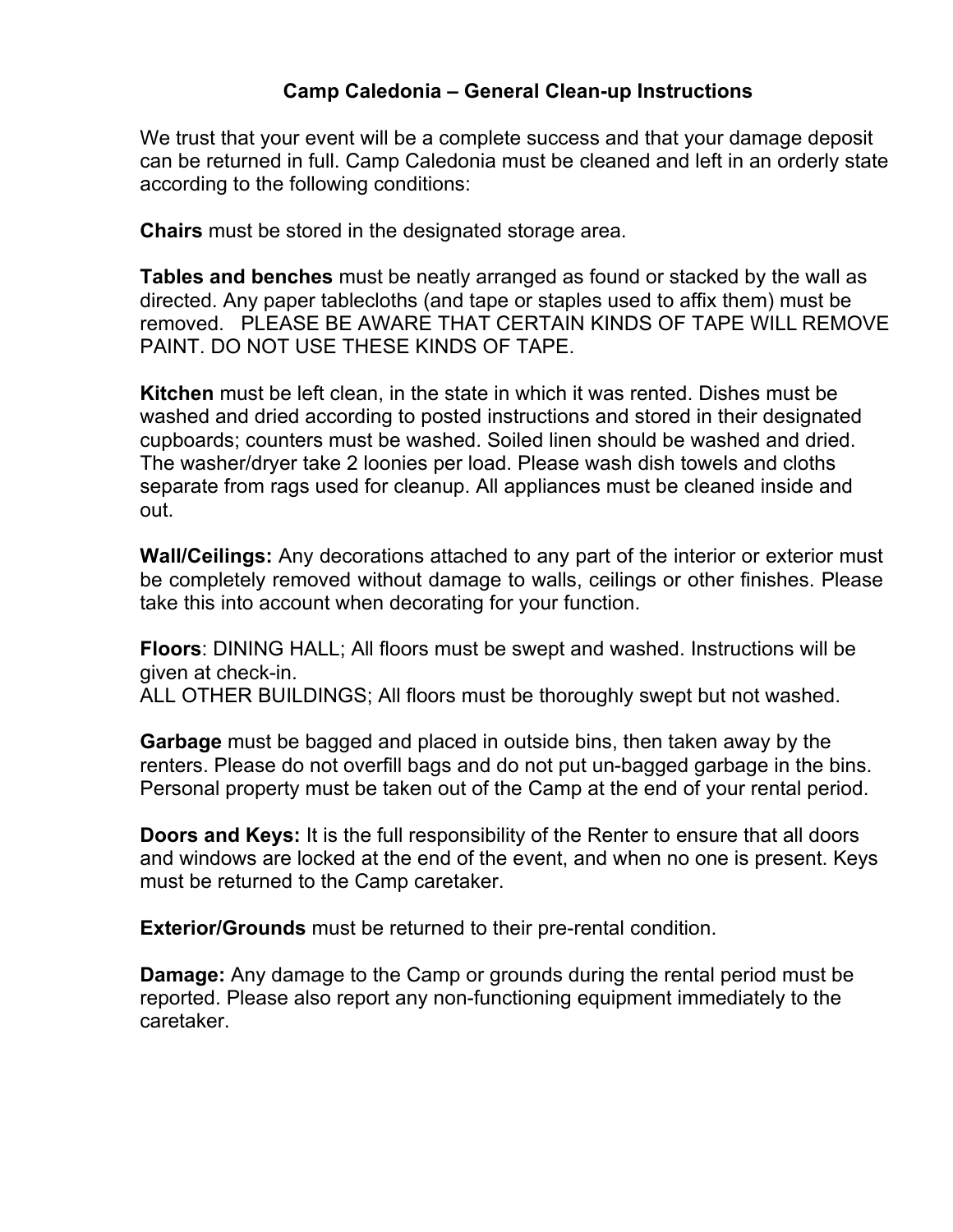## **Camp Caledonia – Clean-up Check List**

In order to receive your damage deposit back in full, please complete the following tasksas appropriate for the building(s) rented**.** Janitorial supplies are in the small closets located at the entrance to the Girls' and Boys' washrooms.

| <b>Location</b>            | <b>Task</b>                                                     | Done? |
|----------------------------|-----------------------------------------------------------------|-------|
|                            |                                                                 |       |
| <b>MAIN COOKHOUSE</b>      |                                                                 |       |
| Kitchen                    | Clean grille with brick provided                                |       |
|                            | Wash & dry all dishes used, accorded to posted instructions     |       |
|                            | Return all dishes and cutlery to assigned drawers/cupboards     |       |
|                            | Clean all appliances used, on inside and outside                |       |
|                            | Sweep and wash all floors as per instructions                   |       |
|                            | Remove all garbage from the grounds                             |       |
|                            | Wash soiled linen and return to designated drawers/cupboards    |       |
|                            | Wipe tables and counters                                        |       |
|                            | Turn off all small appliances. Note: on the commercial stoves   |       |
|                            | do not turn off the oven temperature knob, only the on/off knob |       |
| <b>Bathrooms</b>           | Clean toilets, showers and sinks                                |       |
|                            | Remove garbage from the grounds                                 |       |
| Main hall                  | Sweep and wet-mop floors                                        |       |
|                            | Remove all decorations, ensuring no damage to surfaces          |       |
|                            | Remove all staples, tape, paper, etc., used on tables           |       |
|                            | Remove all garbage from grounds and replace garbage bags        |       |
|                            | Ensure all windows are closed and locked                        |       |
|                            | Stack tables and benches against wall unless told otherwise     |       |
|                            | Return chairs to mezzanine                                      |       |
|                            | Turn off lights and fans                                        |       |
|                            | Check for items left behind                                     |       |
|                            |                                                                 |       |
| <b>ALL OTHER BUILDINGS</b> |                                                                 |       |
|                            | Bathrooms: clean all toilets, showers and sinks as per          |       |
|                            | instructions                                                    |       |
|                            | Wash and dry all dishes used, according to posted instructions  |       |
|                            | Return all dishes and cutlery to assigned drawers/cupboards     |       |
|                            | Clean all appliances used, on inside and outside                |       |
|                            | Sweep and wash all floors as per instructions                   |       |
|                            | Remove all garbage from grounds                                 |       |
|                            | Wash soiled linen and return to designated drawers/cupboards    |       |
|                            | Wipe tables and counters                                        |       |
|                            | Turn off all small appliances, lights and fans                  |       |
|                            |                                                                 |       |
| <b>GROUNDS</b>             | Extinguish campfire                                             |       |
|                            | Replace canoes to storage area                                  |       |
|                            |                                                                 |       |
| <b>KEYS</b>                | <b>Return to Caretaker</b>                                      |       |
|                            |                                                                 |       |